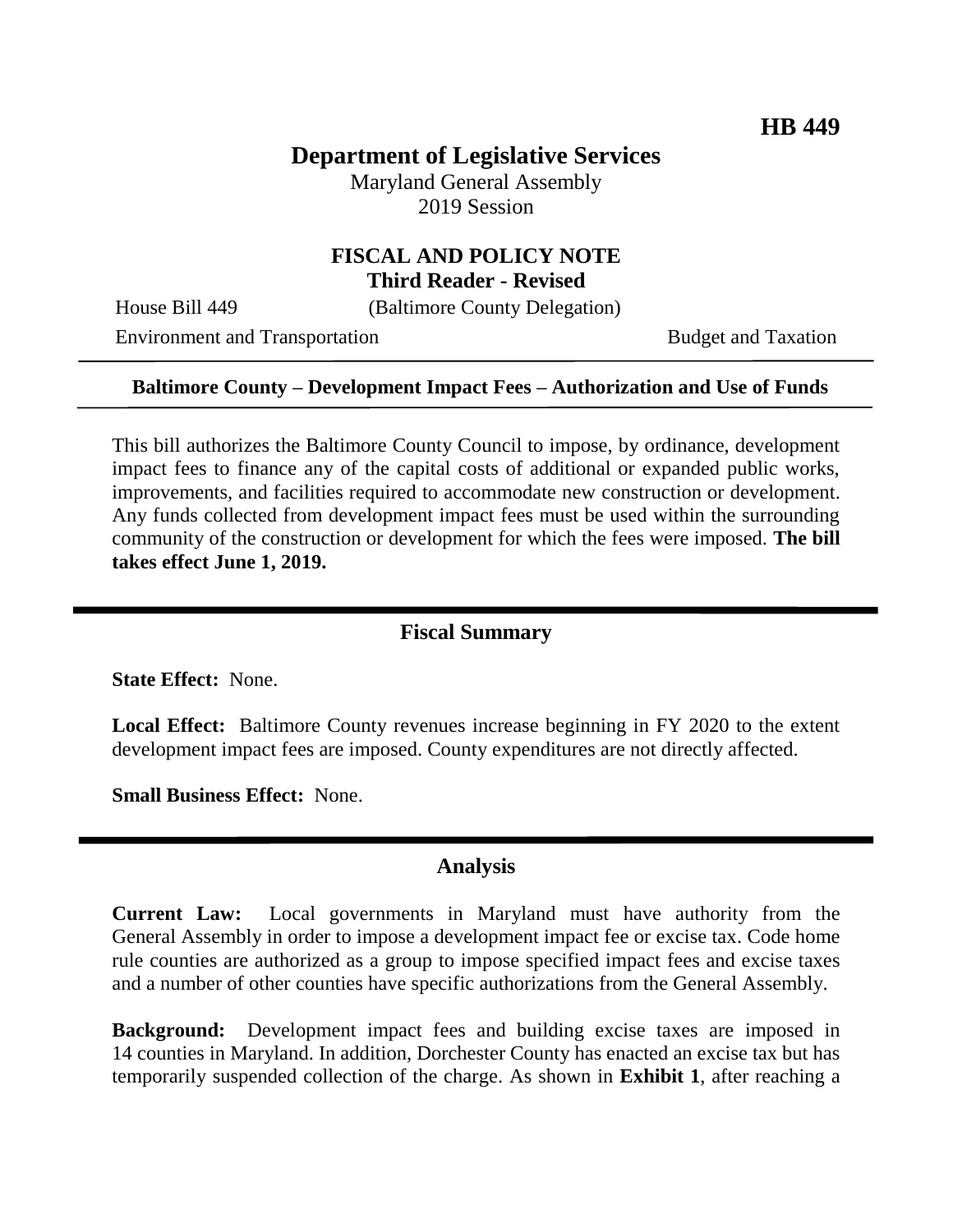peak of \$129.1 million in fiscal 2007, impact fee and excise tax revenues declined to \$62.4 million in fiscal 2009. Revenues have since returned to higher levels and are projected to total \$168.3 million in fiscal 2018 and \$162.5 million in fiscal 2019. Public services funded by these charges include public school construction, libraries, community colleges, transportation, public safety, parks and recreation, and water/sewer utilities. **Appendix 1** shows the development impact fees and building excise tax rates applicable to a single-family development for each county in fiscal 2017 through 2019. **Appendix 2** shows the revenue collections for fiscal 2017 through 2019.





Development impact fees and building excise taxes enable local governments to collect revenue from builders for public facilities necessitated by new residential or commercial development. As a result of these development charges, local governments are able to shift the costs of financing new public facilities from existing taxpayers to individuals

HB 449/ Page 2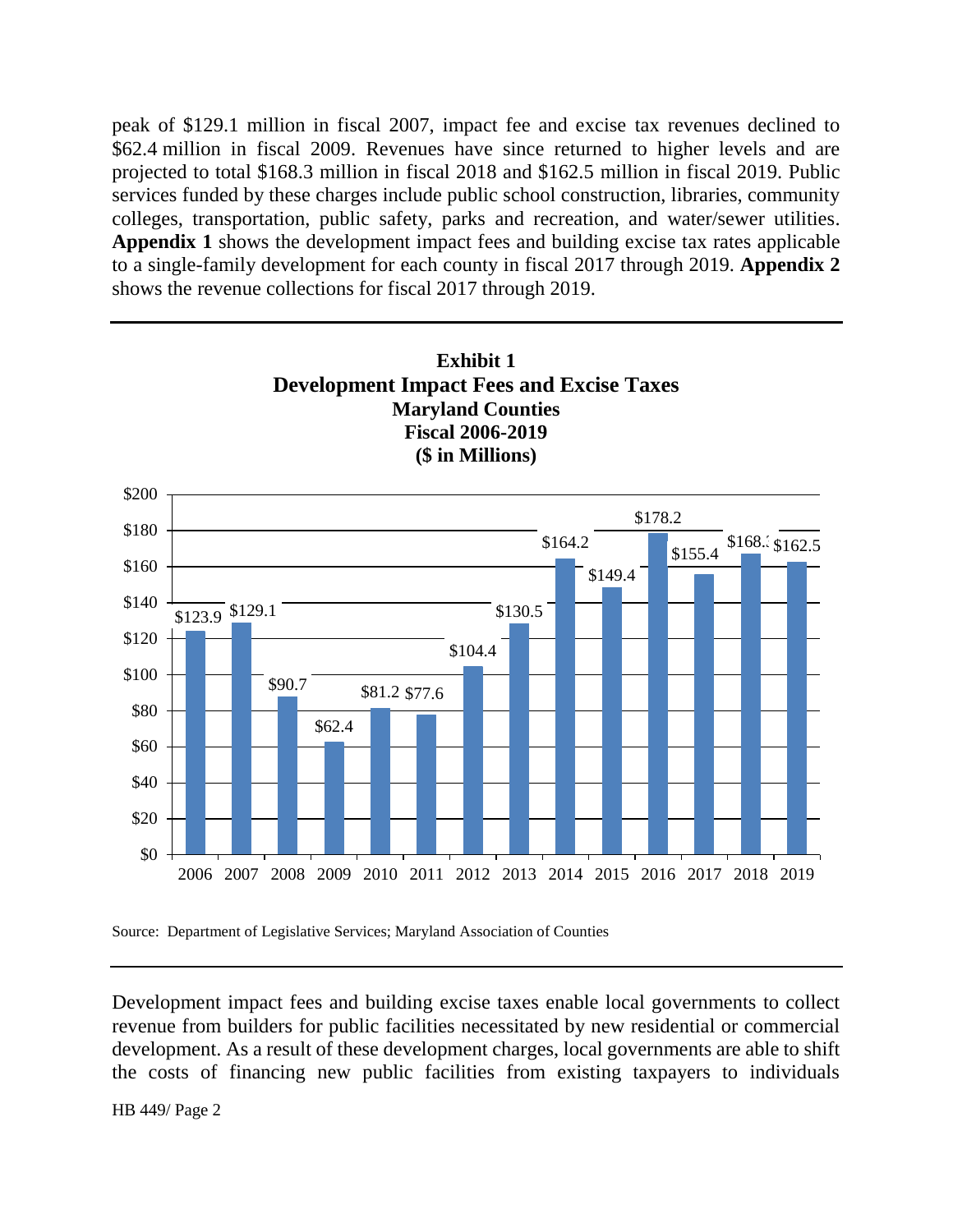responsible for the development. In many situations, the use of such development charges may eliminate the need for jurisdiction-wide tax increases. Another benefit of development charges is that local officials can collect the needed revenue for the expansion or construction of new public facilities prior to the construction of any new residential development. In this manner, payment of an impact fee or excise tax may be required by local officials before the issuance of a building permit or approval of a subdivision plat.

#### *Differences Between Impact Fee and Excise Tax*

A development impact fee is a regulatory measure designed to fund facilities specifically required by new development projects in order to mitigate the impact of such development on infrastructure or public facilities. However, there must be a reasonable connection between the amount of the impact fee imposed and the actual cost of providing facilities to the properties assessed. In order to justify the imposition of an impact fee, a jurisdiction must conduct a study that measures the effects that new development will have on public facilities. The amount of an impact fee is subject to judicial review. Moreover, the revenue from the fee must be dedicated to substantially benefit the assessed properties. Thus, a county cannot collect an impact fee in one geographic area and spend the funds in another area.

A building excise tax is another means of raising revenue from new development. Unlike a regulatory impact fee, the amount of an excise tax does not have to be closely related to the actual cost of providing public facilities to serve new development. In addition, excise tax revenues do not have to be spent to specifically benefit the properties that are taxed but can generally be spent throughout the county.

**Local Fiscal Effect:** Baltimore County revenues will increase beginning in fiscal 2020 to the extent development impact fees are imposed. The amount of the revenue increase depends on the amount of the impact fees that are imposed and on the number and types of development projects that are subject to the fees. As a point of reference, if Baltimore County imposes a fee structure similar to Anne Arundel or Prince George's counties, Baltimore County revenues may increase by \$20 million to \$35 million annually.

Baltimore County expenditures are not directly affected; however, to the extent that development impact fees are imposed, the county will have additional funds available to finance improvements and facilities required to accommodate new construction or development.

#### *Building Permit Information*

Baltimore County receives residential building permit data from the Baltimore Metropolitan Council on a monthly basis. The building permit data that is

HB 449/ Page 3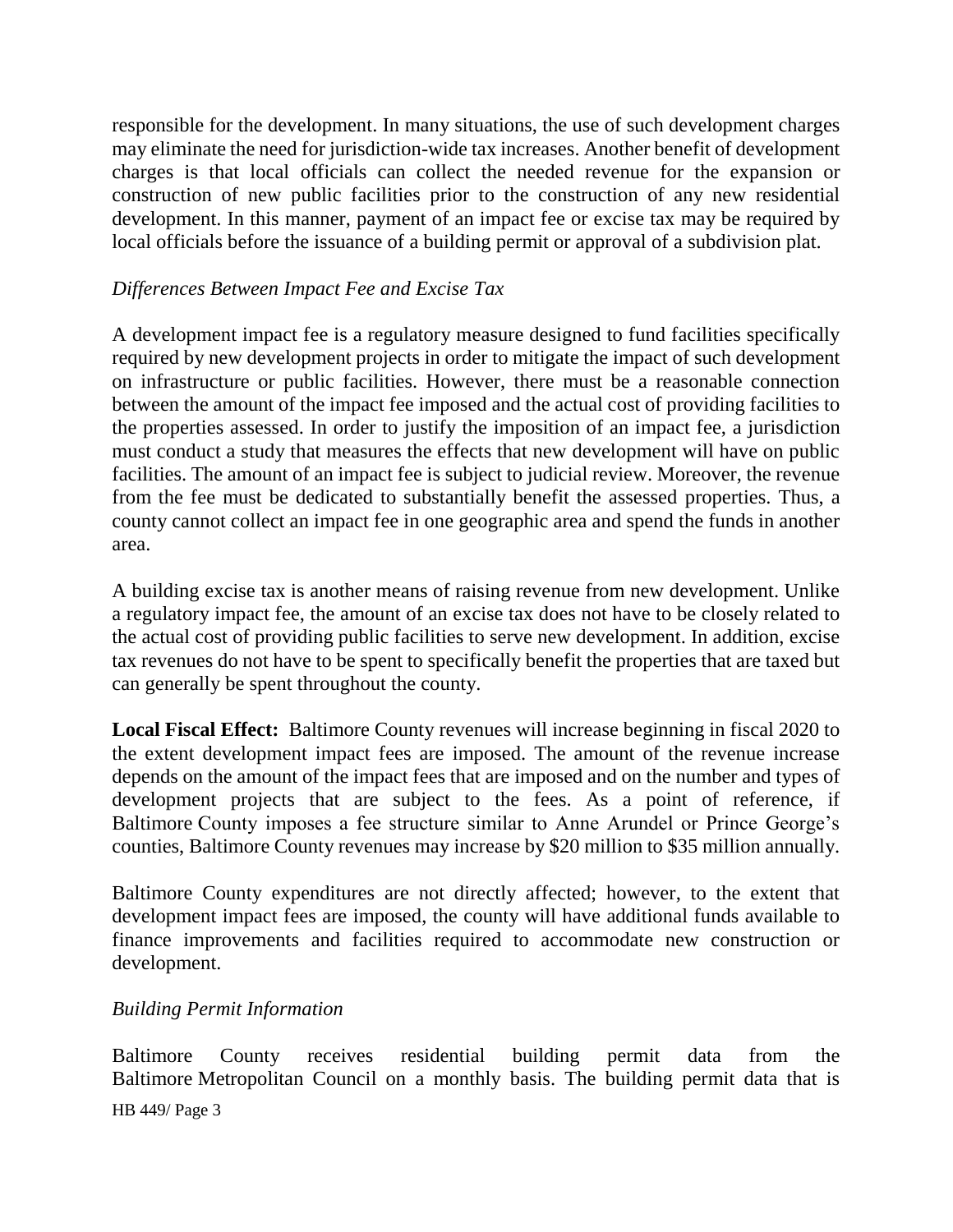provided includes permits for new single-family attached and detached units, new multifamily units, as well as permits for alterations and additions. Over the last four years, the number of residential building permits issued in Baltimore County totaled 2,381 in fiscal 2015, 3,241 in fiscal 2016, and 2,124 in fiscal 2017. In fiscal 2018, 4,577 residential building permits were issued which included 3,308 for minor alterations and additions.

### **Additional Information**

**Prior Introductions:** SB 1192 of 2018 received a hearing in the Senate Budget and Taxation Committee, but no further action was taken.

**Cross File:** SB 451 (Senator West, *et al.*) - Budget and Taxation.

**Information Source(s):** Baltimore County; Department of Legislative Services

| <b>Fiscal Note History:</b> | First Reader - February 18, 2019        |
|-----------------------------|-----------------------------------------|
| mag/hlb                     | Third Reader - March 19, 2019           |
|                             | Revised - Amendment(s) - March 19, 2019 |

Analysis by: Michael Sanelli Direct Inquiries to:

(410) 946-5510 (301) 970-5510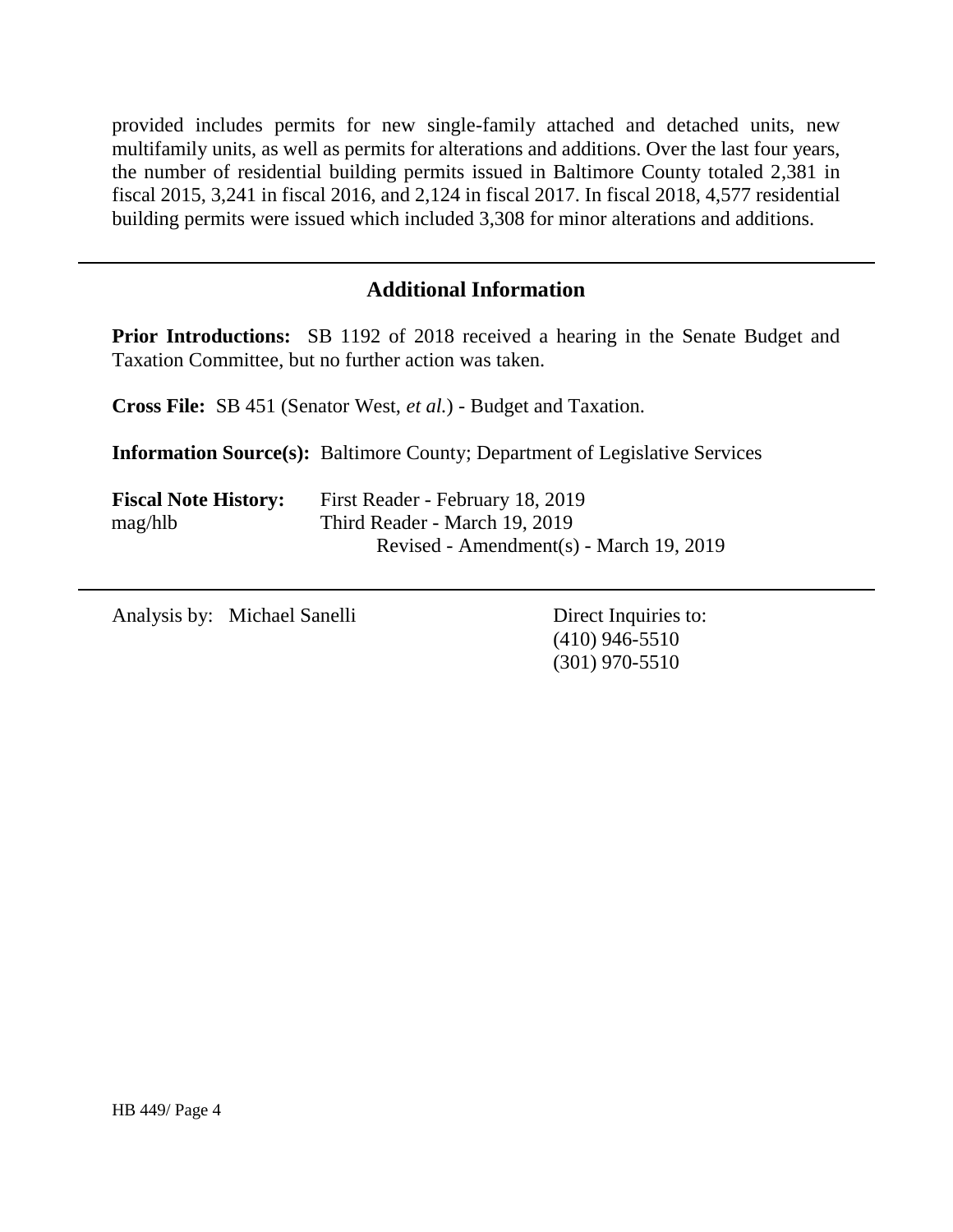## **Appendix 1 – County Development Impact Fees and Excise Tax Rates Fiscal 2017-2019**

| <b>County</b>                | <u>FY 2017</u> | <b>FY 2018</b>  | <b>FY 2019</b>   |
|------------------------------|----------------|-----------------|------------------|
| Anne Arundel <sup>2</sup>    | \$12,473       | \$12,963        | \$13,390         |
| Calvert                      | 12,950         | 12,950          | 12,950           |
| Caroline <sup>3</sup>        | 5,000          | 5,000           | 5,000            |
| Carroll                      | 533            | 533             | 533              |
| Charles                      | 16,206         | 16,838          | 17,385           |
| Dorchester <sup>4</sup>      | 0              | 0               | 0                |
| Frederick <sup>5</sup>       | 14,881         | 15,515          | 15,515           |
| Harford                      | 6,000          | 6,000           | 6,000            |
| Howard <sup>6</sup>          | \$2.43/sq. ft. | \$2.47/sq. ft.  | $$2.72$ /sq. ft. |
| Montgomery <sup>'</sup>      | 40,793         | 45,159          | 45,159           |
| Prince George's <sup>8</sup> | 23,007         | 23,513          | 24,094           |
| Queen Anne's                 | \$4.96/sq. ft. | \$5.29/sq. ft.  | \$5.48/sq. ft.   |
| St. Mary's <sup>9</sup>      | 4,500          | 5,500           | 6,280            |
| Talbot <sup>10</sup>         | 7,176          | 7,427           | 7,680            |
| Washington                   | \$1.00/sq. ft. | $$1.00/sq.$ ft. | $$1.00/sq.$ ft.  |

Source: Department of Legislative Services

<sup>1</sup> Fees/rates listed are generally those applicable to single-family detached dwellings and are per dwelling unless otherwise indicated.

<sup>2</sup> Rates are for a 2,000-2,499 square foot residential unit. Residential rates vary by the square footage of a unit.

<sup>3</sup> Effective December 7, 2018, Caroline County's development excise taxes for school construction and agricultural land preservation are repealed and replaced with a development impact fee. The amount of the impact fee is \$5,000 per dwelling unit for single-family and multifamily dwellings. The amount of the former development excise tax for school construction was \$5,000 per lot created by subdivision.

<sup>4</sup> The county development excise tax is suspended for a six-year period ending on June 30, 2020.

<sup>5</sup> The rates shown reflect the public school and library impact fee total.

<sup>6</sup> Fiscal 2017, 2018, and 2019 amounts represent the total of the roads tax amount (\$1.17/sq. ft., \$1.18/sq. ft., and \$1.40/sq. ft., respectively) and the school surcharge amount (\$1.26/sq. ft., \$1.29/sq. ft., and \$1.32/sq. ft., respectively.)

<sup>7</sup> Fiscal 2017 amount represents \$13,966 for transportation and \$26,827 for schools. Fiscal 2018 and 2019 amounts represent \$23,062 for schools and \$22,097 for transportation in the "yellow" and "green" zones in the county. (The transportation rate is \$17,677 in the "orange" zone and \$7,072 in the "red" zone.)

<sup>8</sup> Fiscal 2019 amount represents \$16,371 for school facilities and \$7,723 for public safety. A lower school facilities rate (\$9,550 in fiscal 2019) applies inside the beltway and to certain development near mass transit and a lower public safety rate (\$2,575 in fiscal 2019) applies inside the "developed tier" as defined in the 2002 Prince George's County Approved General Plan and to certain development near mass transit.

<sup>9</sup> Rate for fiscal 2019 is for a dwelling of 1,200 to 2,399 square feet. Beginning in fiscal 2019, rates vary by the square footage of a unit.

 $10$  A lower rate (\$6,633 in fiscal 2019) applies to development inside municipalities.